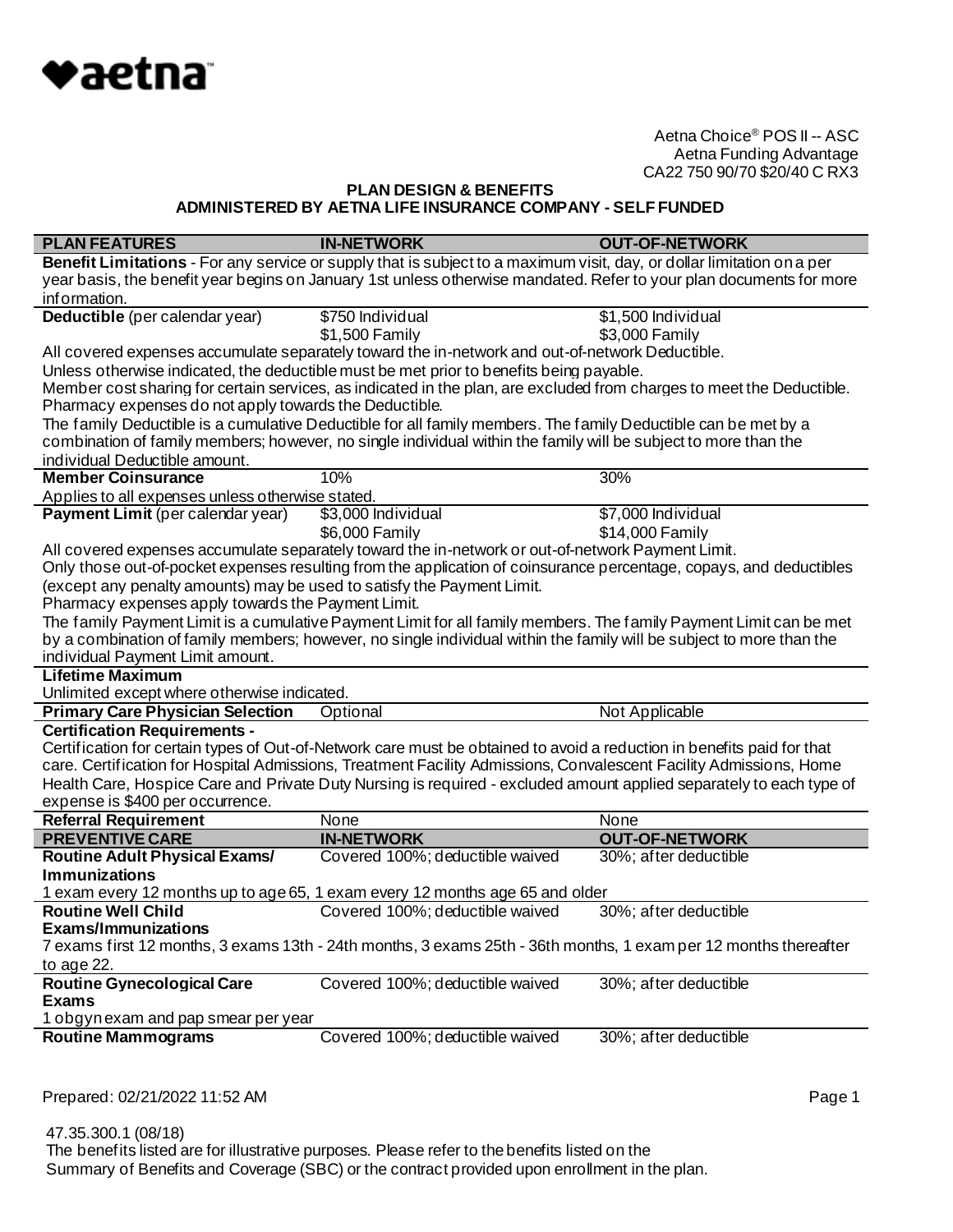

# **PLAN DESIGN & BENEFITS ADMINISTERED BY AETNA LIFE INSURANCE COMPANY - SELF FUNDED**

| <b>Women's Health</b>                                           | Covered 100%; deductible waived 30%; after deductible                                                               |                                   |
|-----------------------------------------------------------------|---------------------------------------------------------------------------------------------------------------------|-----------------------------------|
|                                                                 | Includes: Screening for gestational diabetes, HPV (Human-Papillomavirus) DNA testing, counseling for sexually       |                                   |
|                                                                 | transmitted infections, counseling and screening for human immunodeficiency virus, screening and counseling for     |                                   |
|                                                                 | interpersonal and domestic violence, breastfeeding support, supplies and counseling.                                |                                   |
|                                                                 | Contraceptive methods, sterilization procedures, patient education and counseling. Limitations may apply.           |                                   |
| <b>Routine Digital Rectal Exam</b>                              | Covered 100%; deductible waived                                                                                     | 30%; after deductible             |
| Recommended: For covered males age 40 and over.                 |                                                                                                                     |                                   |
| <b>Prostate-specific Antigen Test</b>                           | Covered 100%; deductible waived                                                                                     | 30%; after deductible             |
| Recommended: For covered males age 40 and over.                 |                                                                                                                     |                                   |
| <b>Colorectal Cancer Screening</b>                              | Covered 100%; deductible waived                                                                                     | 30%; after deductible             |
| Recommended: For all members age 45 and over.                   |                                                                                                                     |                                   |
| Routine Eye Exams                                               | Covered 100%; deductible waived                                                                                     | 30%; after deductible             |
| 1 routine exam per 24 months.                                   |                                                                                                                     |                                   |
| <b>Routine Hearing Screening</b>                                | Covered 100%; deductible waived                                                                                     | 30%; after deductible             |
| <b>PHYSICIAN SERVICES</b>                                       | <b>IN-NETWORK</b>                                                                                                   | <b>OUT-OF-NETWORK</b>             |
| <b>Office Visits to Primary Care</b>                            | \$20 office visit copay; deductible                                                                                 | 30%; after deductible             |
| <b>Physician (PCP)</b>                                          | waived                                                                                                              |                                   |
|                                                                 | Includes services of an internist, general physician, family practitioner or pediatrician.                          |                                   |
| <b>Specialist Office Visits</b>                                 | \$40 office visit copay; deductible                                                                                 | 30%; after deductible             |
|                                                                 | waived                                                                                                              |                                   |
| <b>Hearing Exams</b>                                            | Not Covered                                                                                                         | Not Covered                       |
| <b>Pre-Natal Maternity</b>                                      | Covered 100%; deductible waived                                                                                     | 30%; after deductible             |
| <b>Walk-in Clinics</b>                                          | \$20 copay; deductible waived                                                                                       | 30%; after deductible             |
|                                                                 | <b>Designated Walk-in Clinics</b>                                                                                   |                                   |
|                                                                 | Covered 100%; deductible waived                                                                                     |                                   |
|                                                                 | Walk-in Clinics are free-standing health care facilities that (a) may be located in or with a pharmacy, drug store, |                                   |
|                                                                 | supermarket or other retail store; and (b) provide limited medical care and services on a scheduled or unscheduled  |                                   |
|                                                                 | basis. Urgent care centers, emergency rooms, the outpatient department of a hospital, ambulatory surgical centers,  |                                   |
| and physician offices are not considered to be Walk-in Clinics. |                                                                                                                     |                                   |
| <b>Allergy Testing</b>                                          | Your cost sharing is based on the                                                                                   | Your cost sharing is based on the |
|                                                                 | type of service and where it is                                                                                     | type of service and where it is   |
|                                                                 | performed                                                                                                           | performed                         |
| <b>Allergy Injections</b>                                       | Your cost sharing is based on the                                                                                   | Your cost sharing is based on the |
|                                                                 | type of service and where it is                                                                                     | type of service and where it is   |
|                                                                 | performed                                                                                                           | performed                         |
| <b>DIAGNOSTIC PROCEDURES</b>                                    | <b>IN-NETWORK</b>                                                                                                   | <b>OUT-OF-NETWORK</b>             |
| <b>Diagnostic X-ray</b>                                         | 10%; after deductible                                                                                               | 30%; after deductible             |
| (other than Complex Imaging Services)                           |                                                                                                                     |                                   |
|                                                                 | If performed as a part of a physician office visit and billed by the physician, expenses are covered subject to the |                                   |
| applicable physician's office visit member cost sharing.        |                                                                                                                     |                                   |
| <b>Diagnostic Laboratory</b>                                    | 10%; after deductible                                                                                               | 30%; after deductible             |
| applicable physician's office visit member cost sharing.        | If performed as a part of a physician office visit and billed by the physician, expenses are covered subject to the |                                   |
| <b>Diagnostic Complex Imaging</b>                               | 10%; after deductible                                                                                               | 30%; after deductible             |
|                                                                 | If performed as a part of a physician office visit and billed by the physician, expenses are covered subject to the |                                   |
| applicable physician's office visit member cost sharing.        |                                                                                                                     |                                   |
| <b>EMERGENCY MEDICAL CARE</b>                                   | <b>IN-NETWORK</b>                                                                                                   | <b>OUT-OF-NETWORK</b>             |
| Prepared: 02/21/2022 11:52 AM                                   |                                                                                                                     | Page 2                            |

47.35.300.1 (08/18)

The benefits listed are for illustrative purposes. Please refer to the benefits listed on the Summary of Benefits and Coverage (SBC) or the contract provided upon enrollment in the plan.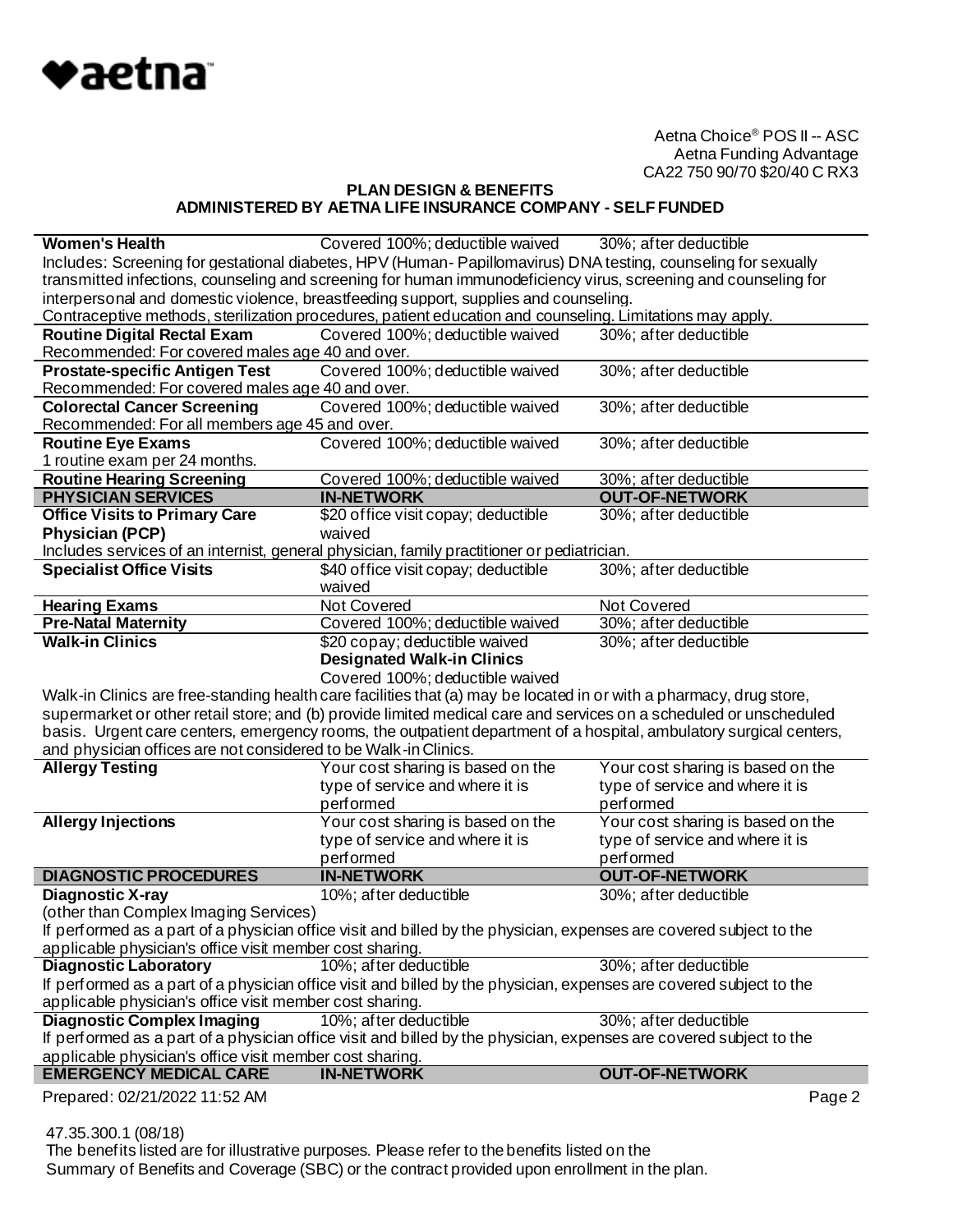

#### **PLAN DESIGN & BENEFITS ADMINISTERED BY AETNA LIFE INSURANCE COMPANY - SELF FUNDED**

| <b>Urgent Care Provider</b>                                                                                              | \$50 of fice visit copay; deductible                                                          | 30%; after deductible   |
|--------------------------------------------------------------------------------------------------------------------------|-----------------------------------------------------------------------------------------------|-------------------------|
|                                                                                                                          | waived<br><b>Not Covered</b>                                                                  |                         |
| <b>Non-Urgent Use of Urgent Care</b><br><b>Provider</b>                                                                  |                                                                                               | Not Covered             |
| <b>Emergency Room</b>                                                                                                    | 10% after \$250 copay; deductible                                                             | Same as in-network care |
|                                                                                                                          | waived                                                                                        |                         |
| Copay waived if admitted                                                                                                 |                                                                                               |                         |
| Non-Emergency Care in an                                                                                                 | Not Covered                                                                                   | <b>Not Covered</b>      |
| <b>Emergency Room</b>                                                                                                    |                                                                                               |                         |
| <b>Emergency Use of Ambulance</b>                                                                                        | 10%; af ter deductible                                                                        | Same as in-network care |
| <b>Non-Emergency Use of Ambulance</b>                                                                                    | Not Covered                                                                                   | Not Covered             |
| <b>HOSPITAL CARE</b>                                                                                                     | <b>IN-NETWORK</b>                                                                             | <b>OUT-OF-NETWORK</b>   |
| <b>Inpatient Coverage</b>                                                                                                | 10%; after deductible                                                                         | 30%; after deductible   |
| Your cost sharing applies to all covered benefits incurred during your inpatient stay.                                   |                                                                                               |                         |
| <b>Inpatient Maternity Coverage</b>                                                                                      | 10%; after deductible                                                                         | 30%; after deductible   |
| (includes delivery and postpartum                                                                                        |                                                                                               |                         |
| care)                                                                                                                    |                                                                                               |                         |
| Your cost sharing applies to all covered benefits incurred during your inpatient stay.                                   |                                                                                               |                         |
| <b>Outpatient Hospital Expenses</b>                                                                                      | 10%; after deductible                                                                         | 30%; after deductible   |
| Your cost sharing applies to all covered benefits incurred during your outpatient visit.                                 |                                                                                               |                         |
| <b>Outpatient Surgery - Hospital</b>                                                                                     | 10%; after deductible                                                                         | 30%; after deductible   |
| Your cost sharing applies to all covered benefits incurred during your outpatient visit.                                 |                                                                                               |                         |
| <b>Outpatient Surgery - Freestanding</b>                                                                                 | 10%; after deductible                                                                         | 30%; after deductible   |
| <b>Facility</b>                                                                                                          |                                                                                               |                         |
| Your cost sharing applies to all covered benefits incurred during your outpatient visit.                                 |                                                                                               |                         |
| <b>MENTAL HEALTH SERVICES</b>                                                                                            | <b>IN-NETWORK</b>                                                                             | <b>OUT-OF-NETWORK</b>   |
|                                                                                                                          |                                                                                               |                         |
| Inpatient                                                                                                                | 10%; after deductible                                                                         | 30%; after deductible   |
| Your cost sharing applies to all covered benefits incurred during your inpatient stay.                                   |                                                                                               |                         |
| <b>Mental Health Office Visits</b>                                                                                       | \$40 copay; deductible waived                                                                 | 30%; after deductible   |
| Your cost sharing applies to all covered benefits incurred during your outpatient visit.                                 |                                                                                               |                         |
| <b>Other Mental Health Services</b>                                                                                      | 10%; after deductible                                                                         | 30%; after deductible   |
| <b>SUBSTANCE ABUSE</b>                                                                                                   | <b>IN-NETWORK</b>                                                                             | <b>OUT-OF-NETWORK</b>   |
| Inpatient                                                                                                                | 10%; after deductible                                                                         | 30%; after deductible   |
| Your cost sharing applies to all covered benefits incurred during your inpatient stay.                                   |                                                                                               |                         |
| <b>Residential Treatment Facility</b>                                                                                    | 10%; after deductible                                                                         | 30%; after deductible   |
| <b>Substance Abuse Office Visits</b>                                                                                     | \$40 copay; deductible waived                                                                 | 30%; after deductible   |
| Your cost sharing applies to all covered benefits incurred during your outpatient visit.                                 |                                                                                               |                         |
| <b>Other Substance Abuse Services</b>                                                                                    | 10%; after deductible                                                                         | 30%; after deductible   |
| <b>OTHER SERVICES</b>                                                                                                    | <b>IN-NETWORK</b>                                                                             | <b>OUT-OF-NETWORK</b>   |
| <b>Skilled Nursing Facility</b>                                                                                          | 10%; after deductible                                                                         | 30%; after deductible   |
| Limited to 60 days per year                                                                                              |                                                                                               |                         |
| Your cost sharing applies to all covered benefits incurred during your inpatient stay.                                   |                                                                                               |                         |
| <b>Home Health Care</b>                                                                                                  | 10%; after deductible                                                                         | 30%; after deductible   |
| Limited to 120 visits per year.                                                                                          |                                                                                               |                         |
| Home health care services include private duty nursing                                                                   |                                                                                               |                         |
| Limited to 3 intermittent visits per day by a participating home health care agency; 1 visit equals a period of 4 hrs or |                                                                                               |                         |
| less.                                                                                                                    |                                                                                               |                         |
| Prepared: 02/21/2022 11:52 AM                                                                                            |                                                                                               | Page 3                  |
|                                                                                                                          |                                                                                               |                         |
| 47.35.300.1 (08/18)                                                                                                      | The benefits listed are for illustrative purposes. Please refer to the benefits listed on the |                         |

Summary of Benefits and Coverage (SBC) or the contract provided upon enrollment in the plan.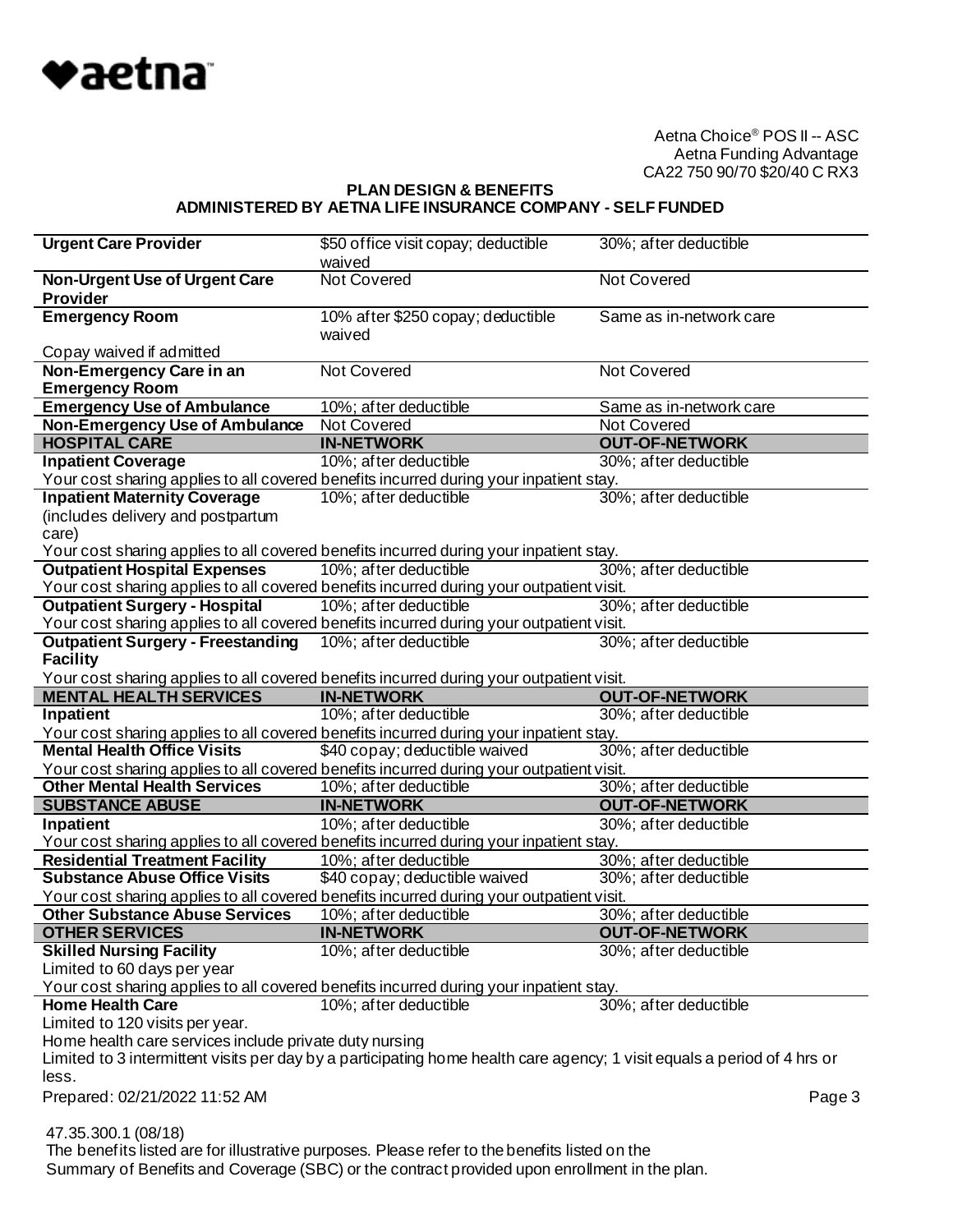

# **PLAN DESIGN & BENEFITS ADMINISTERED BY AETNA LIFE INSURANCE COMPANY - SELF FUNDED**

| <b>Hospice Care - Inpatient</b>                                                | 10%; after deductible                                                                                     | 30%; after deductible              |
|--------------------------------------------------------------------------------|-----------------------------------------------------------------------------------------------------------|------------------------------------|
|                                                                                | Your cost sharing applies to all covered benefits incurred during your inpatient stay.                    |                                    |
| <b>Hospice Care - Outpatient</b>                                               | $\overline{10\%}$ ; after deductible                                                                      | 30%; after deductible              |
|                                                                                | Your cost sharing applies to all covered benefits incurred during your outpatient visit.                  |                                    |
| <b>Private Duty Nursing</b>                                                    | Covered as part of Home Health                                                                            | Covered as part of Home Health     |
|                                                                                | Care                                                                                                      | Care                               |
|                                                                                | Each period of private duty nursing of up to 8 hours will be deemed to be one private duty nursing shift. |                                    |
| <b>Spinal Manipulation Therapy</b>                                             | \$40 copay; deductible waived                                                                             | 30%; after deductible              |
| Limited to 20 visits per year                                                  |                                                                                                           |                                    |
| <b>Outpatient Short-Term</b>                                                   | \$40 copay; deductible waived                                                                             | 30%; after deductible              |
| Rehabilitation                                                                 |                                                                                                           |                                    |
| Includes speech, physical, occupational therapy; limited to 60 visits per year |                                                                                                           |                                    |
| <b>Habilitative Physical Therapy</b>                                           | 10%; after deductible                                                                                     | 30%; after deductible              |
| <b>Habilitative Occupational Therapy</b>                                       | 10%; after deductible                                                                                     | 30%; after deductible              |
| <b>Habilitative Speech Therapy</b>                                             | 10%; after deductible                                                                                     | 30%; after deductible              |
| <b>Autism Behavioral Therapy</b>                                               | \$40 copay; deductible waived                                                                             | 30%; after deductible              |
| Combined with outpatient mental health visits                                  |                                                                                                           |                                    |
| <b>Autism Applied Behavior Analysis</b>                                        | 10%; after deductible                                                                                     | 30%; after deductible              |
| Covered same as any other Outpatient Mental Health All Other benefit           |                                                                                                           |                                    |
| <b>Autism Physical Therapy</b>                                                 | 10%; after deductible                                                                                     | 30%; after deductible              |
| <b>Autism Occupational Therapy</b>                                             | 10%; after deductible                                                                                     | 30%; after deductible              |
| <b>Autism Speech Therapy</b>                                                   | 10%; after deductible                                                                                     | 30%; after deductible              |
| <b>Durable Medical Equipment</b>                                               | 10%; after deductible                                                                                     | 30%; after deductible              |
| Diabetic Supplies -- (if not covered                                           | Covered same as any other medical                                                                         | Covered same as any other medical  |
| under Pharmacy benefit)                                                        | expense.                                                                                                  | expense.                           |
| <b>Affordable Care Act mandated</b>                                            | Covered 100%; deductible waived                                                                           | Covered same as any other expense. |
| <b>Women's Contraceptives</b>                                                  |                                                                                                           |                                    |
| Women's Contraceptive drugs and                                                | Covered 100%; deductible waived                                                                           | Covered same as any other medical  |
| devices not obtainable at a                                                    |                                                                                                           | expense.                           |
| pharmacy                                                                       |                                                                                                           |                                    |
| <b>Infusion Therapy</b>                                                        | \$40 copay; deductible waived                                                                             | 30%; after deductible              |
| Administered in the home or                                                    |                                                                                                           |                                    |
| physician's office                                                             |                                                                                                           |                                    |
| <b>Infusion Therapy</b>                                                        | 10%; after deductible                                                                                     | 30%; after deductible              |
| Administered in an outpatient hospital                                         |                                                                                                           |                                    |
| department or freestanding facility                                            |                                                                                                           |                                    |
| <b>Acupuncture</b>                                                             | \$20 copay; deductible waived                                                                             | 30%; after deductible              |
| Limited to 10 visits per year                                                  |                                                                                                           |                                    |
| Gene-based, Cellular, and other                                                | Your cost sharing is based on the                                                                         | Not Covered                        |
| Innovative Therapies (GCIT™)                                                   | type of service and where it is                                                                           |                                    |
|                                                                                | performed                                                                                                 |                                    |
|                                                                                | \$50 copay; deductible waived for                                                                         |                                    |
|                                                                                | gene therapy drugs, if applicable                                                                         |                                    |
|                                                                                | In-network coverage is provided at                                                                        |                                    |
|                                                                                | GCIT™ designated facilities only.                                                                         |                                    |
| <b>Vision Eyewear</b>                                                          | Not Covered                                                                                               | Not Covered                        |

Prepared: 02/21/2022 11:52 AM **Page 4** 

 47.35.300.1 (08/18) The benefits listed are for illustrative purposes. Please refer to the benefits listed on the Summary of Benefits and Coverage (SBC) or the contract provided upon enrollment in the plan.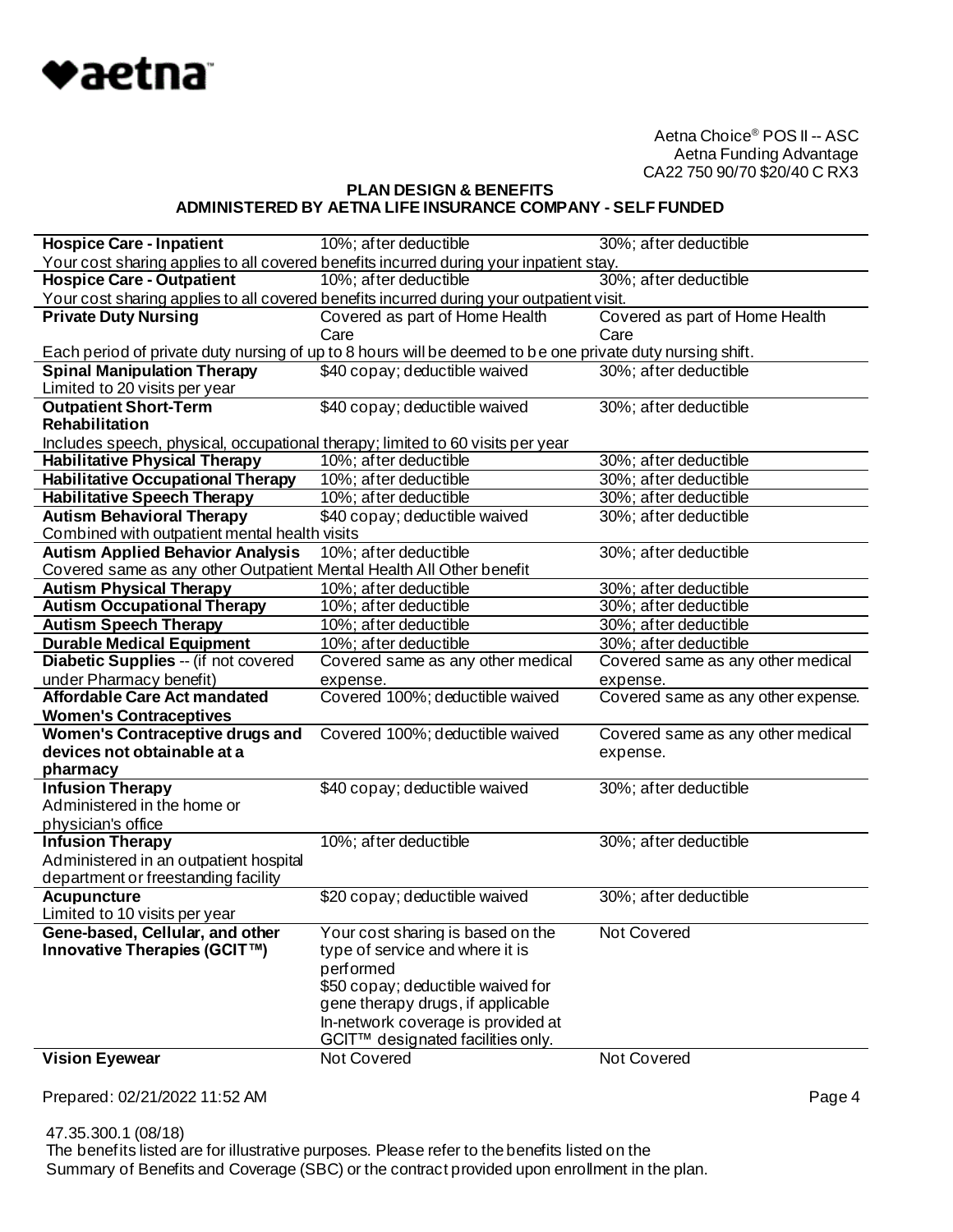

**PLAN DESIGN & BENEFITS ADMINISTERED BY AETNA LIFE INSURANCE COMPANY - SELF FUNDED**

| <b>Transplants</b>                                                | 10%; after deductible                                                                                                     | 30%; after deductible             |
|-------------------------------------------------------------------|---------------------------------------------------------------------------------------------------------------------------|-----------------------------------|
|                                                                   | Preferred coverage is provided at an                                                                                      |                                   |
|                                                                   | IOE contracted facility only.                                                                                             |                                   |
| <b>Bariatric Surgery</b>                                          | Not Covered                                                                                                               | <b>Not Covered</b>                |
|                                                                   |                                                                                                                           |                                   |
| <b>FAMILY PLANNING</b>                                            | <b>IN-NETWORK</b>                                                                                                         | <b>OUT-OF-NETWORK</b>             |
| <b>Infertility Treatment</b>                                      | Your cost sharing is based on the                                                                                         | Your cost sharing is based on the |
|                                                                   | type of service and where it is                                                                                           | type of service and where it is   |
|                                                                   | performed                                                                                                                 | performed                         |
| Diagnosis and treatment of the underlying medical condition only. |                                                                                                                           |                                   |
| <b>Comprehensive Infertility Services</b> Not Covered             |                                                                                                                           | Not Covered                       |
| Artificial insemination and ovulation induction                   |                                                                                                                           |                                   |
| <b>Advanced Reproductive</b>                                      | Not Covered                                                                                                               | <b>Not Covered</b>                |
| <b>Technology (ART)</b>                                           |                                                                                                                           |                                   |
|                                                                   | In-vitro fertilization (IVF), zygote intrafallopian transfer (ZIFT), gamete intrafallopian transfer (GIFT), cryopreserved |                                   |
|                                                                   | embryo transfers, intracytoplasmic sperm injection (ICSI), or ovum microsurgery                                           |                                   |
| Vasectomy                                                         | Your cost sharing is based on the                                                                                         | 30%; after deductible             |
|                                                                   | type of service and where it is                                                                                           |                                   |
|                                                                   | performed                                                                                                                 |                                   |
| <b>Tubal Ligation</b>                                             | Covered 100%; deductible waived                                                                                           | 30%; after deductible             |
| <b>PHARMACY</b>                                                   | <b>IN-NETWORK</b>                                                                                                         | <b>OUT-OF-NETWORK</b>             |
| <b>Pharmacy Plan Type</b>                                         | <b>Advanced Control Plan - Aetna</b>                                                                                      |                                   |
| <b>Preferred Generic Drugs</b>                                    |                                                                                                                           |                                   |
| Retail                                                            | \$10 copay                                                                                                                | Not Covered                       |
| <b>Mail Order</b>                                                 | \$20 copay                                                                                                                | Not Applicable                    |
| <b>Preferred Brand-Name Drugs</b>                                 |                                                                                                                           |                                   |
| <b>Retail</b>                                                     | \$30 copay                                                                                                                |                                   |
|                                                                   |                                                                                                                           | <b>Not Covered</b>                |
| <b>Mail Order</b>                                                 | \$60 copay                                                                                                                | Not Applicable                    |
| Non-Preferred Generic and Brand-Name Drugs                        |                                                                                                                           |                                   |
| Retail                                                            | \$50 copay                                                                                                                | <b>Not Covered</b>                |
| <b>Mail Order</b>                                                 | $$100$ copay                                                                                                              | Not Applicable                    |
| <b>Specialty Drugs</b>                                            |                                                                                                                           |                                   |
| <b>Preferred Specialty</b>                                        | 30%                                                                                                                       | Not Covered                       |
|                                                                   | Maximum \$250                                                                                                             |                                   |
| <b>Non-Preferred Specialty</b>                                    | 30%<br>Maximum \$250                                                                                                      | Not Covered                       |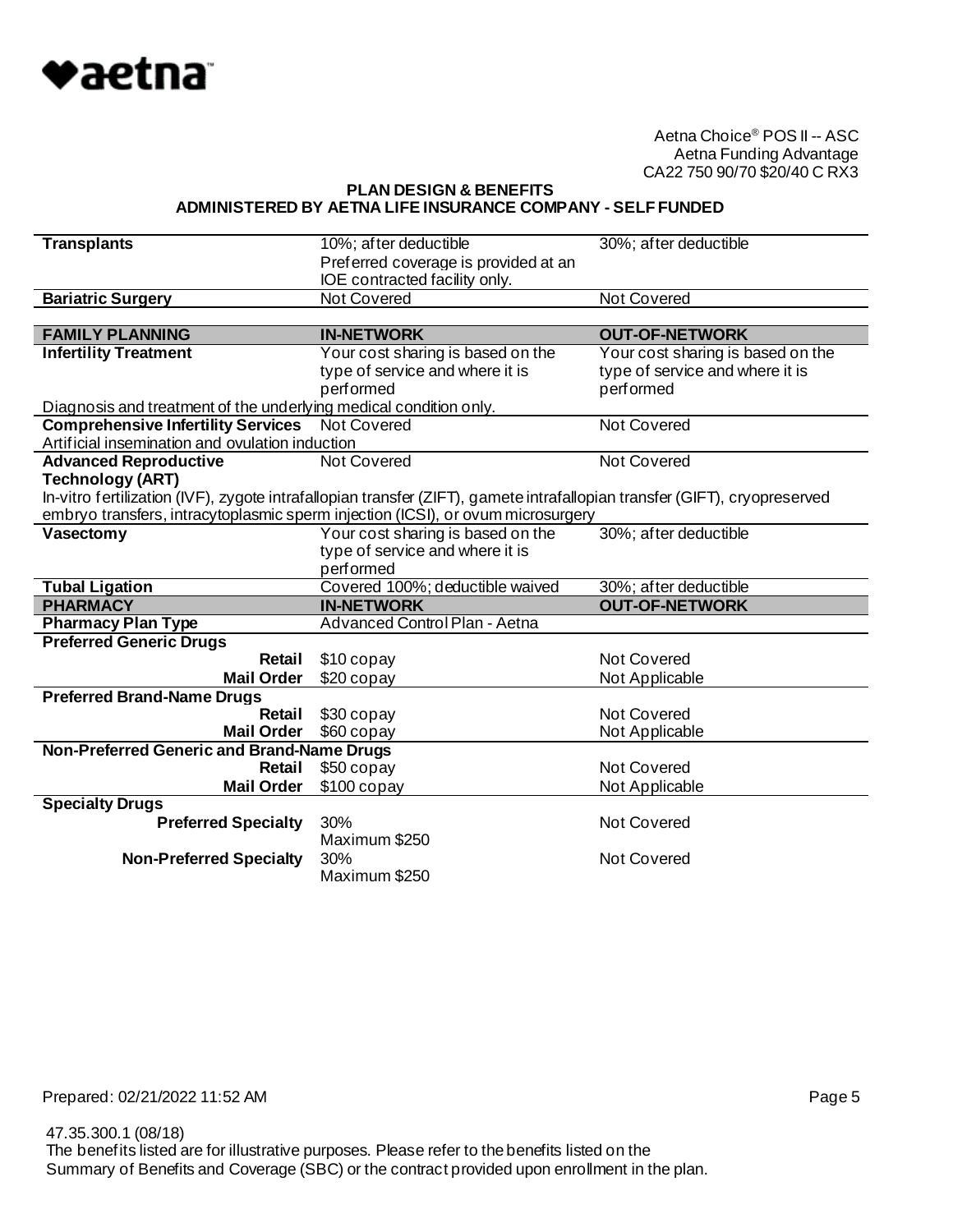

#### **PLAN DESIGN & BENEFITS ADMINISTERED BY AETNA LIFE INSURANCE COMPANY - SELF FUNDED**

| <b>Pharmacy Day Supply and Requirements</b> |                                                                                                                                                                                                                                              |
|---------------------------------------------|----------------------------------------------------------------------------------------------------------------------------------------------------------------------------------------------------------------------------------------------|
| Retail                                      | Up to a 30 day supply from Aetna National Network                                                                                                                                                                                            |
| <b>Mandatory Maintenance Choice</b>         | After two retail fills, members are required to fill a 90-day supply of<br>maintenance drugs at CVS Caremark® Mail Service Pharmacy or at a CVS<br>Pharmacy. Otherwise, the member will be responsible for 100 percent of the<br>cost-share. |
| Opt Out                                     | The member must notify us of whether they want to continue to fill at a<br>network retail pharmacy by calling the number on the member ID card.                                                                                              |
| <b>Specialty</b>                            | Up to a 30 day supply                                                                                                                                                                                                                        |
|                                             | All prescription fills must be through our preferred specialty pharmacy<br>network.                                                                                                                                                          |
|                                             | Aetna Control Formulary Aetna Insured List                                                                                                                                                                                                   |

**Choose Generics with Dispense as Written (DAW) override** - The member pays the applicable copay. If the physician requires brand-name, member would pay brand-name copay. If the member requests brand-name when a generic is available, the member pays the applicable copay plus the difference between the generic price and the brand-name price.

Exclude copay differential from applying to Coinsurance Limit

**Plan Includes:** Diabetic supplies and Contraceptive drugs and devices obtainable from a pharmacy.

A limited list of over-the-counter medications are covered when filled with a prescription.

Includes sexual dysfunction drugs for females and males, including daily dose, additional 6 tablets a month for males for erectile dysfunction.

Oral fertility drugs included.

Oral chemotherapy drugs covered 100%

Precertification and quantity limits included

Step Therapy included

Seasonal Vaccinations covered 100% in-network

Preventive Vaccinations covered 100% in-network

Affordable Care Act mandated female contraceptives and preventive medications covered 100% in-network.

# **GENERAL PROVISIONS**

**Dependents Eligibility** Spouse, children from birth to age 26 regardless of student status. Plans are provided by: Aetna Life Insurance Company. While this material is believed to be accurate as of the production date, it is subject to change.

Health benefits and health insurance plans contain exclusions and limitations. Not all health services are covered. See plan documents for a complete description of benefits, exclusions, limitations and conditions of coverage. Plan features and availability may vary by location and are subject to change. Providers are independent contractors and are not our agents. Provider participation may change without notice. We do not provide care or guarantee access to health services.

The following is a list of services and supplies that are *generally* not covered. However, your plan documents may contain exceptions to this list based on state mandates or the plan design or rider(s) purchased by your employer.